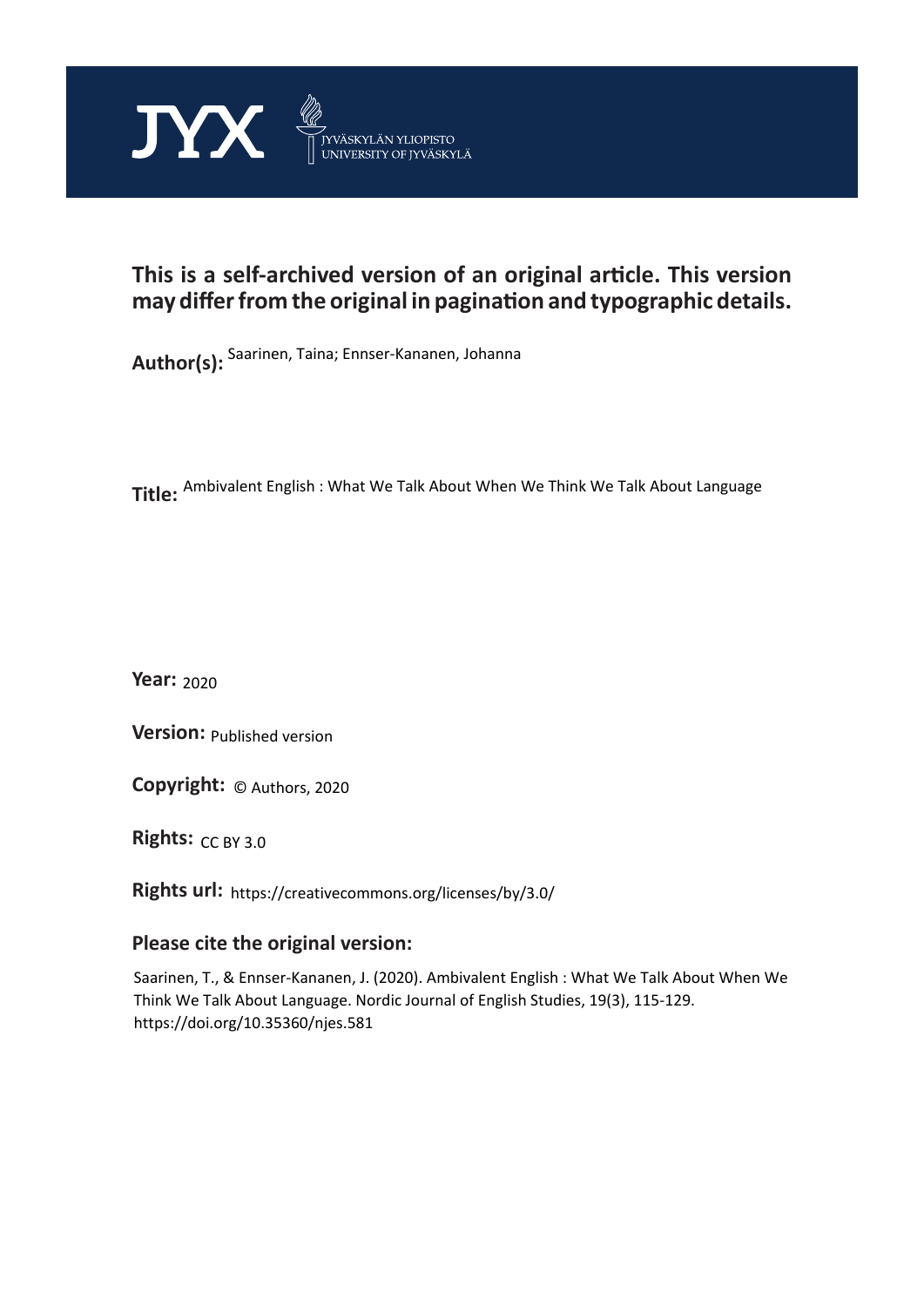## Ambivalent English: What We Talk About When We Think We Talk About Language

*Taina Saarinen and Johanna Ennser-Kananen, University of Jyväskylä*

#### *Abstract*

The ambivalence of English manifests itself in the discourses that surround it. English may be a resource and consume resources; it empowers and oppresses. The dichotomous discussion around the usefulness or dangers of English as a "global" or "world" language erases problematizations of the layered societal implications of English in localised contexts. English needs to be analysed not (only) as a language but (also) as the ideologies and societal structures intertwined with it. We examine English in two higher education contexts. Our first case deals with the so-called Accent Reduction courses offered for international students in US universities. The second one analyses English as a language political catalyst in a nation state context. We conclude with a discussion of the nativist and nation-state-centred role of global English. We argue that to discuss English as a language oversimplifies the societal implications of the debate. When we think we talk about English, we are, in fact, talking about the various societal, political, economic, cultural and historical power dynamics that accompany it.

Keywords: English; internationalisation of higher education; nation-state centeredness; language as societal structure; language as ideology

#### *1. Introduction: From Looking at English to Beyond English*

The Special Issue, invited and edited by Anna Kristina Hultgren, is a welcome addition to the debate on Global English as an opportunity or threat, expanding the discussion outside that dichotomy. Hultgren begins by framing the debate in terms of metaphors that have been introduced as something of a reaction to the apparently neutral or even benevolent lingua franca English; that of the all-devouring "Tyrannosaurus Rex" (Swales 1997); the multi-headed "Hydra" (Rapatahana & Bunce 2012); the "Trojan Horse" smuggling in imperialism or social status (Cooke 2012), a Cuckoo in the nest or European languages (Phillipson 2006), a Killer language (Skutnabb-Kangas 2003), or the monstrous "Lingua Frankensteinia" (Phillipson 2008).

Hultgren's English as "red herring", i.e. English as deviating away from the more topical societal issues of power and (in)equality, takes the

Saarinen, Taina and Johanna Ennser-Kananen. 2020. "Ambivalent English: What We Talk About When We Think We Talk About Language." *Nordic Journal of English Studies* 19(3):115-129.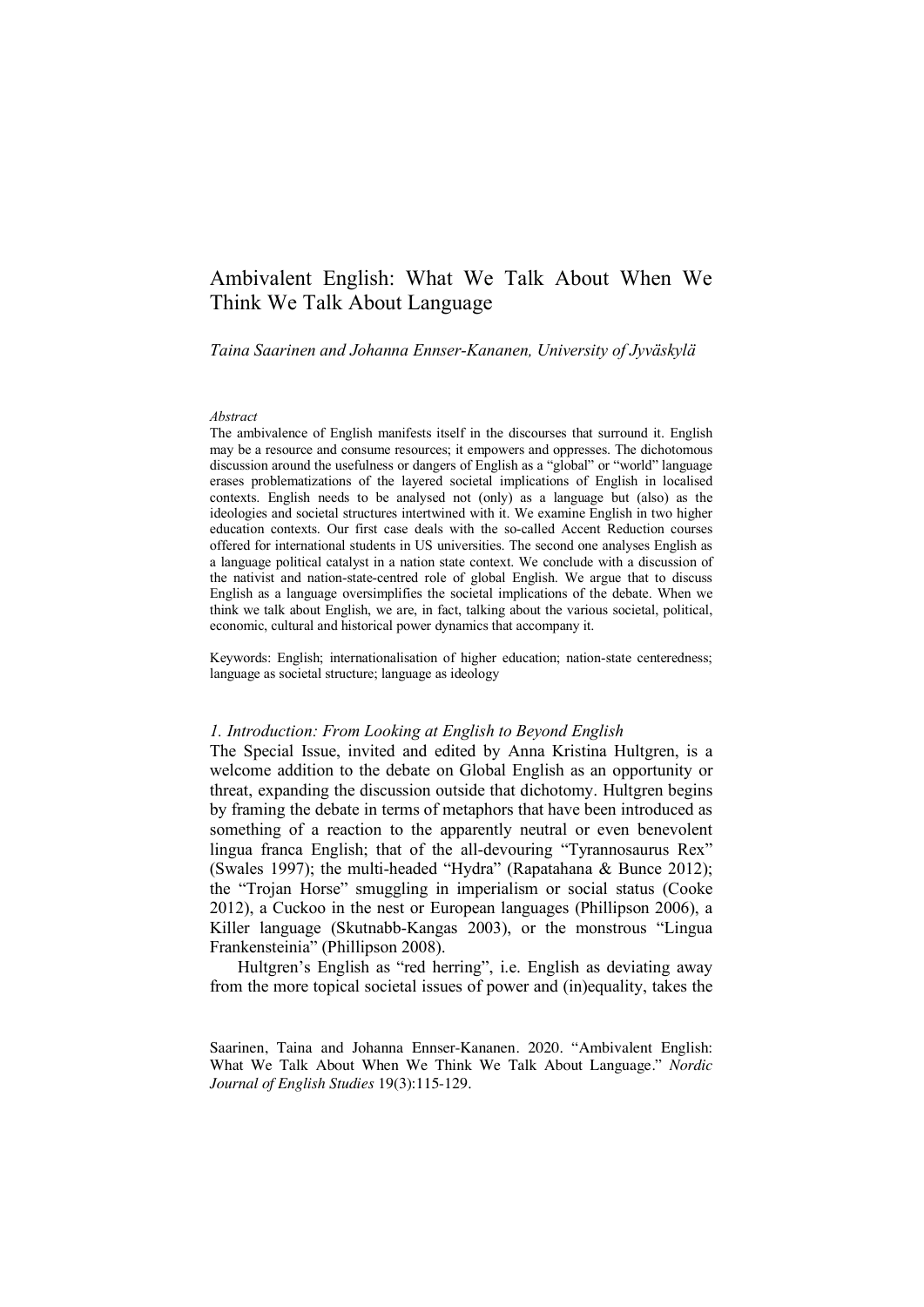debate further. It proposes much the same question as we do here, paraphrasing Haruki Murakami's 2007 memoir *What I talk about when I talk about running.* We will argue in this paper that it is counterproductive to talk about English, but instead, we should take our eyes off the language and look at the societal, cultural, political, economic, and knowledge structures that all too often remain invisible when our focus is primarily on language. While we want to extend our view beyond English, we are still aware of the fact that we are talking *particularly* about English, not just any language.

We want to poke the idea of English as "global" or "international" from the point of view of discussing its very institutionally localised and contextualised nature. This is not new as such: Global English in one setting is never the same as Global English in another, as discussed for instance by Pennycook (2007) from the perspective of localised uses of English, and his attempt at distancing himself from the two polarities of English as "imperial" and "pluralist". What we particularly want to do is specifically problematize the situations where English is localised in an institutional rather than geographical sense; i.e. within the societal institution of higher education (Välimaa 2019). For us, this localisation of English is thus structural, always tied to institutionally localised interests and ideologies.

Hultgren's argument about the significance of socioeconomic factors is very relevant empirically, but it is also a more complex epistemological question: how do we know what we know about English, if we focus in our research only on particular kind of English? In this article, we want to discuss specifically the problematics of the institutional setting of (higher) education, where the dynamics of English and "other" languages, or "native" English and "non-native" English help unpack political issues that we are actually talking about when we think we talk about English. What are the historically, societally and materially contingent ways that make English either a benevolent or predatory (or anything between or outside this dichotomy) "global" language, or a catalyst language with very "local" implications? What are the material implications of analysing English in this way? What does global English mean in locally institutional contexts? Whose English are we talking about and with what political consequences?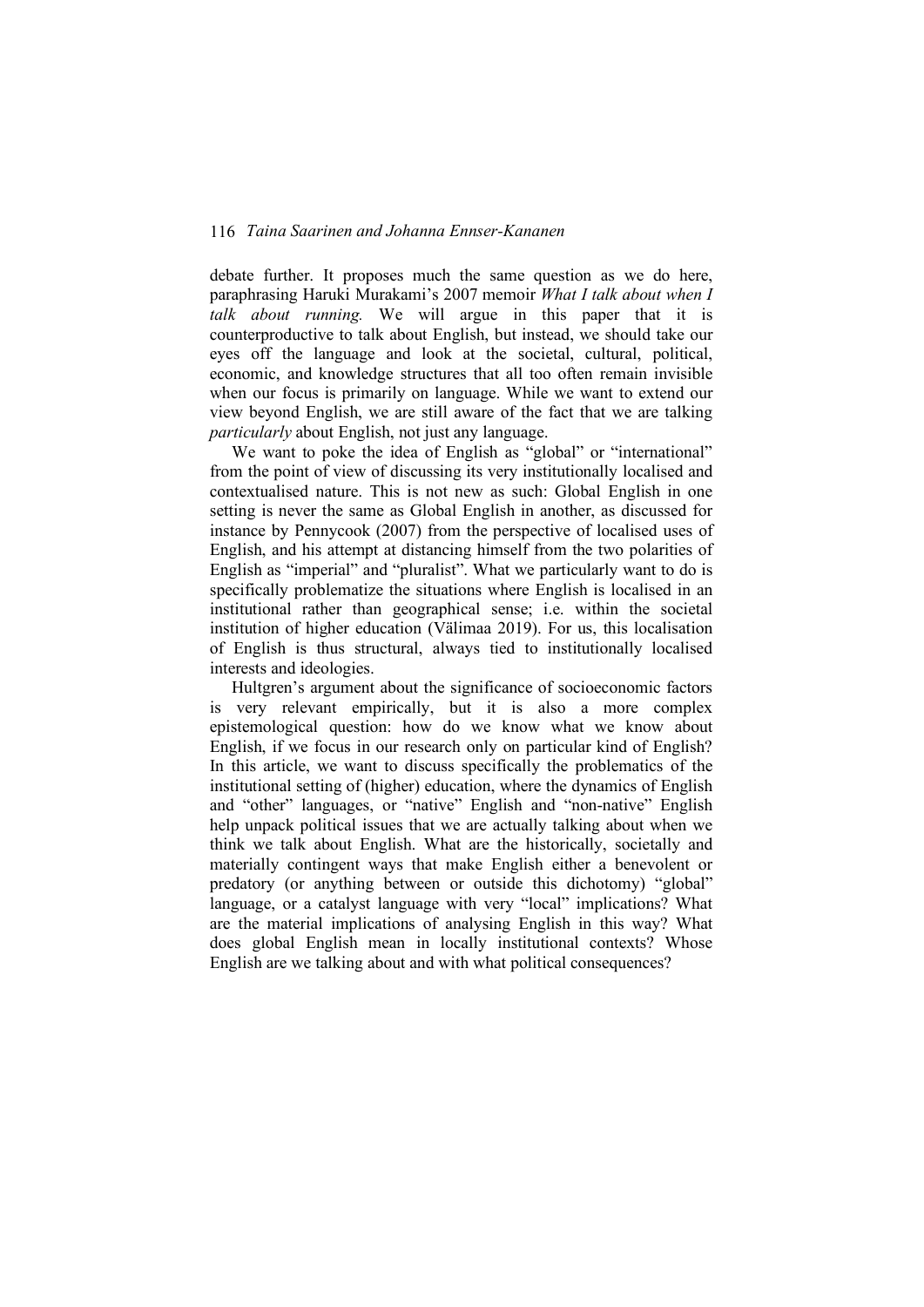### *Ambivalent English* 117

#### *2. Ambivalent English*

English is a resource and it consumes resources; it empowers and is hegemonic. While it may be construed as predatory, its empowering role has been acknowledged in post-colonial settings (Adejunmobi 2004). Access to English can mean social advancement—or not. No access to English may mean social or individual disadvantage—or not. (For a discussion of social history of English, see Leith 2005). A lot of the debate around global English circulates dichotomously around the usefulness or dangers of English as a "global" or "world" language, while the societal implications of worldwide use of English in localised contexts has layered and contingent links to the institutions it is used in. Observed as a language, English appears ambivalent, and that is why we need to analyse it not (only) as a language but (also) as constituting ideologies and societal structures.

English is not a zero sum language in our context, the societal institution of higher education. Academic communities both have to and opt to use English in settings that are often labelled as "international", while they are simultaneously very local. International students and staff need to use English but also recognize its need in international cooperation. A research meeting with seven colleagues, originally coming from four different countries, with four different first languages, can be labelled as "international" and "local" at the same time, depending on who is asking. Higher education policies in Western countries favour (and financially reward in different ways) politics of "internationalisation", which has made visible the blurriness of the whole category of international (see Saarinen et al 2016): who is "international" in the first place? When do you stop being "international"? The paradox of internationalisation (Haberland & Preisler 2015) is that it can lead both to an increased diversity of perspectives and a narrowing Westernisation and Anglicisation of higher education at the same time (see also Adriansen 2020).

In our paper, the main tension and source of this ambivalence comes from the increased understanding of the role of individual and societal multilingualism and multiculturalism on one hand, and increased political populism that is often fuelled by the criticism of globalisation and the same multilingualism and multiculturalism (Mudde  $\&$ Kaltwasser 2017, 38) on the other. Thus, English acts as a catalyst that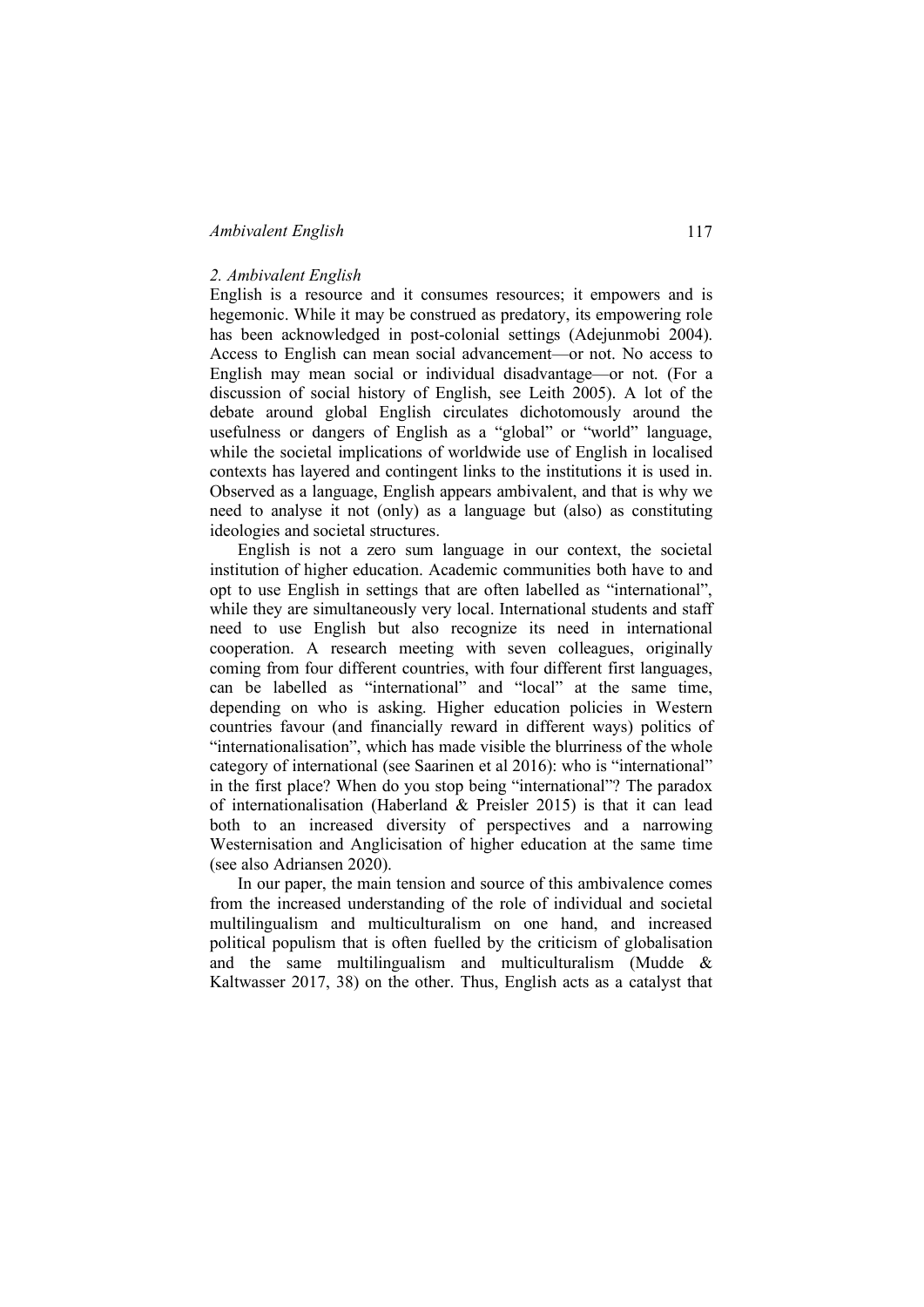makes visible political and ideological conflicts on an individual and societal level.

We look at two specific cases of this ambivalence. In the first case, English as a locally (USA) hegemonic language is naturalized into a fictional standard that international students are represented as needing to adhere to in order to be more "understandable", while at the same time these courses, while racializing the students, turn what is essentially a racist structure into an individual problem. In our second case, English acts as a language political catalyst where it is simultaneously presented as a threat to the national languages (particularly Finnish) and, coincidentally, as a convenient ally to pro-Finnish populists, as it can be used as a handy straw man for nativist populist (Mudde  $\&$  Kaltwasser 2017) fears.

With these two examples, we want to challenge the understanding that language is just language. This is particularly true of English; its global position means it will inevitably have an effect on the dynamics of other languages around it, and by having an effect on languages, we in fact mean the speakers of those languages. English should thus not be analysed on its own, but in relation to the speakers and other languages in the society. A more nuanced analysis of English in what is often termed "marginal" (i.e. non-Western, non-Anglophone, peripheral) contexts is called for (for an interesting example, see for instance Bolander 2016 on the role of English with respect to Tajik, Russian and Shugni in Khorog, Tajikistan, or Gilmetdinova & Malova 2018 on English, Russian and Tatar in Tatarstan).

#### *3. Unfocussing on English*

English, in all its ambivalence in the discussion on internationalisation, is a terrific magnet. It pulls our attention to it, like any object with a huge mass. The paradox, obviously, is that while we want to look beyond it, we also contribute to its magnetism. The above discussion on ambivalence of English reflects our attempt to understand what is behind or beyond it*.* Next, we describe our challenge of methodologically *unfocussing* our gaze from language—in this case English—in order to see beyond it.

We as researchers have been taught throughout our training and careers to consider focus in research to be of paramount importance. We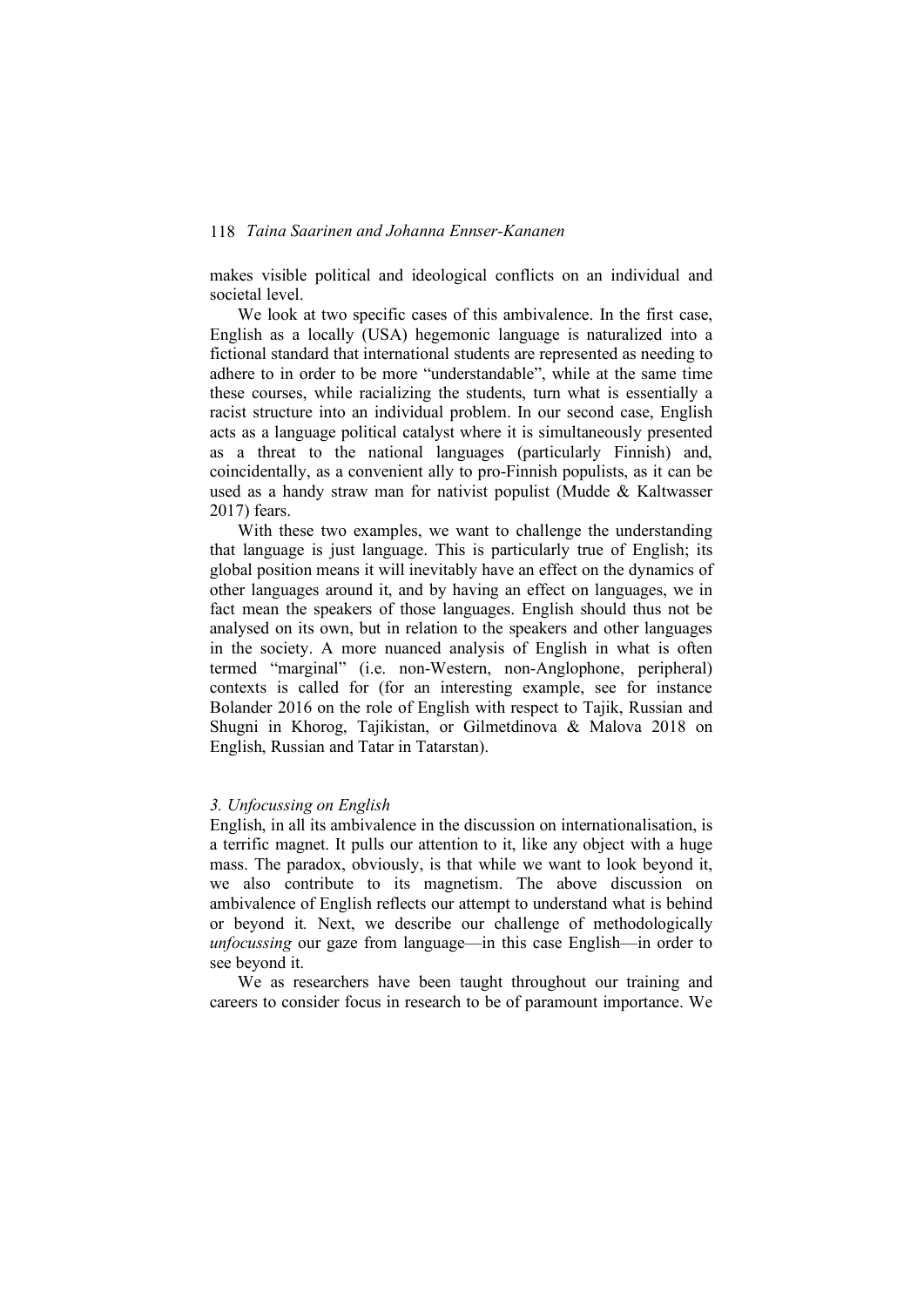#### *Ambivalent English* 119

need to focus on a topic, clarify our questions, collect our data in a way that fits the frame, and answer our questions. On the other hand, we also know that the realities of research are often messier (see Ennser-Kananen, Saarinen & Sivunen 2018). The benefit and problem of all methods is that they enable us to look directly at what we want to look at, obviously also making us miss what we do not look at. Thus, we need methodologies that help take our eyes OFF the focus; a map and a compass that keeps us OFF the trodden path and helps us understand that thing we only see from the corner of our eye. A particular kind of unfocus has been found to have benefits for creativity of focus group work (Franz 2011). In this article, we cannot go very far in redoing these methodologies, but we want to keep in mind Flyvbjerg's (2006) question as he discusses the usefulness of case studies, asking, "what is this actually a case of". In this vein, we want to discuss our cases from the perspective of "what are we actually talking about when we (think) we talk about English".

We will next move on to discuss two examples from our previous research on English accents of international students as proxies for hierarchizing them (Ennser-Kananen, Halonen & Saarinen forthcoming) and English as local catalyst for globally emerging neo-nationalist language dynamics (Saarinen forthcoming).

### *4. Two Cases of English Beyond English*

#### *4.1. "White English" as racial hierarchization*

To illustrate what we might be talking about when we think we talk about English, we will first use the case of so-called Accent Reduction/Accent Modification (AR/AM) courses. AR/AM courses are commonly offered to "international" (usually non-English L1 speaking) professionals (Blommaert 2009; Ramjattan 2019) and students at US higher education institutions (Ennser-Kananen, Halonen & Saarinen in review).

In a study of 26 AR/AM course descriptions and websites from US universities, we analyzed the ways in which these courses were framed in language ideological terms and what kinds of hierarchizations of international students these courses produced. International students are offered these courses on a voluntary basis, in order to modify their accents and with the promise of "increasing their intelligibility" or help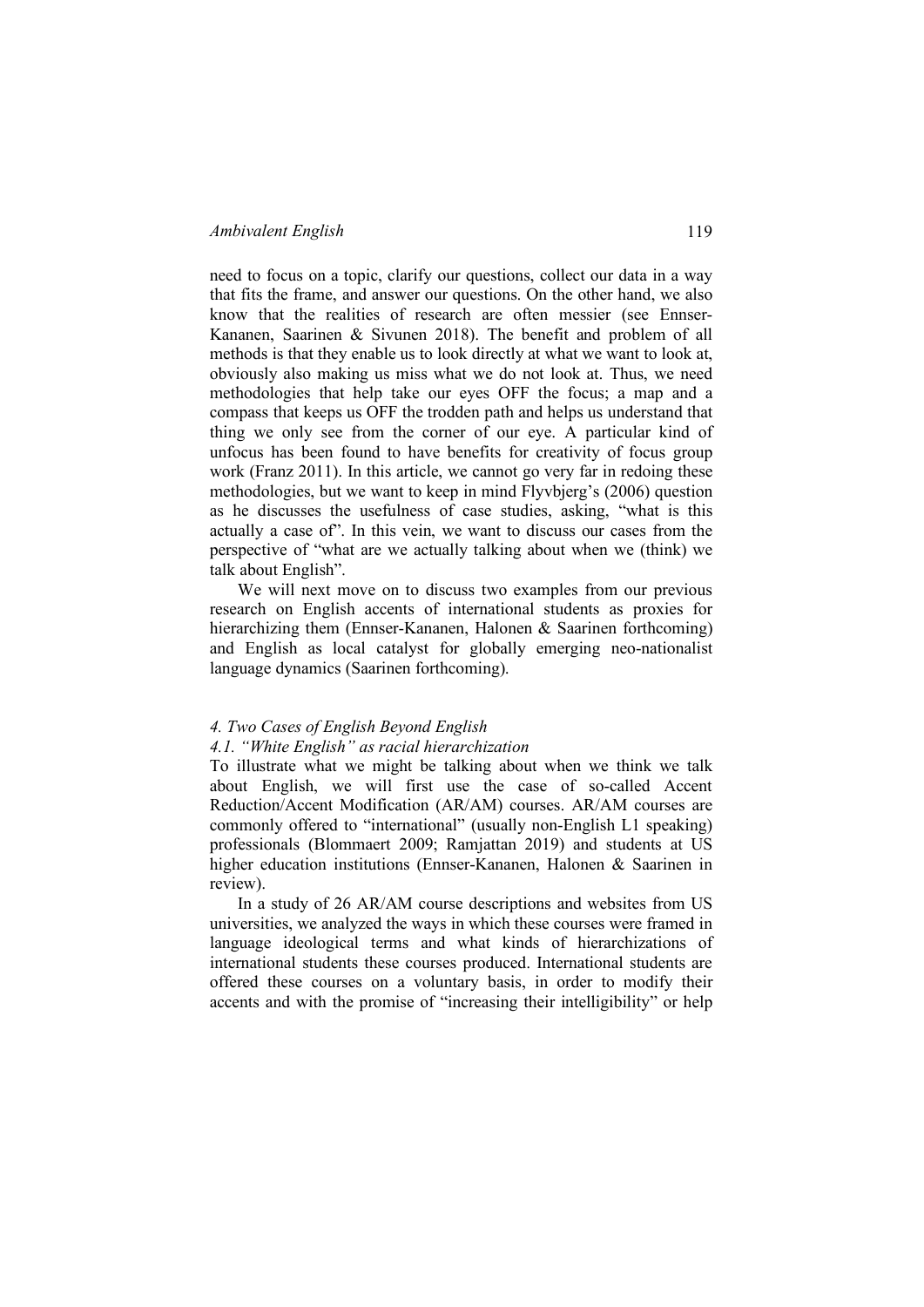them to better succeed in the labour market or in their studies. However, students have often already had to demonstrate high-level English skills for instance with a TOEFL (Test of English as a Foreign Language) or IELTS (International English Language Testing System) test. Thus, the existence of these courses is something of a paradox, as students with demonstrated high language skills are required to modify their accents with intelligibility arguments. (Ennser-Kananen & al. forthcoming.)

Inspired by Flyvbjerg (2006), we ask: what are these courses actually a case of? While the courses are in principle offered to anyone wishing to modify their accent, the way they are introduced in their websites implies "international", "foreign" and "non-native". We will here focus particularly on international students and their consequent hierarchization as a consequence of their depiction in these courses.

The AR/AM course descriptions usually claim to support the need and desire of English-L2-speaking international students to be socially and academically successful. In our study (Ennser-Kananen & al. forthcoming), however, we argue that such claims cannot be linguistically substantiated. For instance, there is no evidence whatsoever, that AR/AM courses would live up to their promise of the speakers' professional or academic advancement and social integration. More importantly, the ways in which they perceive language and accent are outdated if not inaccurate and actually detrimental to language learning. Most importantly though, the existence of these courses is puzzling, to say the least, considering that they target students who have already successfully completed advanced-level English courses. If students have already been vetted in this way, and if they are understood enough to be described as having a "foreign accent" (i.e. understood well enough to be judged against some imaginary English ideal), it must be that they are understood enough.

What, then, is the actual point of AR/AM courses, if it is not about the language and comprehensibility skills they claim to develop? We suggest that rather than language or accent, what fuels these courses and oftentimes what stands the way of non-white students' success, are in fact deficit perspectives on racialized students' linguistic practices, in other words, racism inherent in the US higher education system.

Using language (or accent) as proxy for race has a long tradition (Flores & Rosa, 2015a), some of which has been addressed by scholars who work within the area of raciolinguistics. For instance, Jonathan Rosa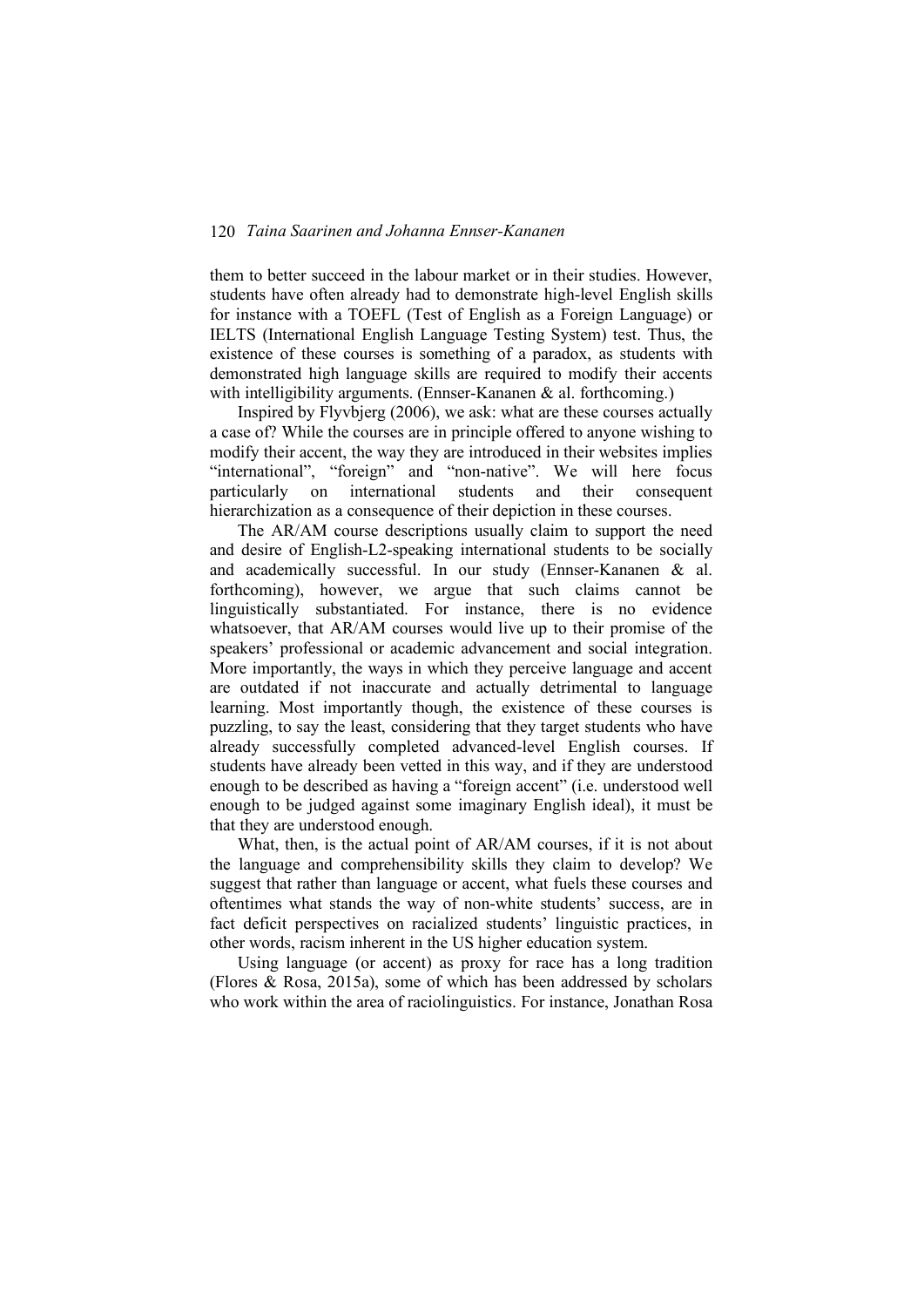(2016) explains in his article challenging the notion of "languagelessness" of racialized groups, specifically US Latina/os:

[S]tandardized American English should be conceptualized as a raciolinguistic ideology that aligns normative whiteness, legitimate Americanness, and imagined ideal English (Flores and Rosa 2015). This framework helps us to understand how some white people who deviate from standardized English linguistic norms are able to ascend to the highest societal ranks (e.g., George W. Bush and the U.S. presidency), while other racialized persons' apparent production of standardized linguistic forms can be stigmatized as language-deficient. (Para 6)

Not only have speakers and communities been stigmatized by such ideologies, these oppressive dynamics have undergirded the exclusion, enslavement, and eradication of whole (for instance Indigenous) populations who were constructed as linguistically deficient, a notion that to this day permeates colonial as well as neoliberal efforts of governing (Rosa & Flores, 2017; Martin Rojo & Del Percio, 2019). A key part of these processes is upholding of normative whiteness, which has been documented in many aspects of English learning and teaching, and this is what the AR / AM courses do by promoting a view of a particular kind of "Standard" American English and native speakerism. For instance, white English teachers have been found to be considered more competent and desirable in a variety of higher education and other TESOL contexts (e.g., Japan: Rivers & Ross, 2013; Southeast Asia: Ruecker & Ives, 2014). In these contexts, normative whiteness is typically entangled with language ideologies (e.g. native speakerism) among other things, so that the underlying racialization and racism are not always obvious at first glance.

Flores and Rosa's concept of the "white listening subject" is helpful in uncovering and understanding raciolinguistic ideologies (Flores & Rosa, 2015a, 2015b). Based on normative white language ideologies, this white listening subject—a person, an institution, a curriculum, or a test, for instance—will perceive non-white language and accent as deficient, regardless of their linguistic characteristics. In a different context but following similar lines of thought, Martin Rojo and Del Percio (2019) draw on Foucault's (1978), concept of "grids of intelligibility" to explain how linguistic deviance is constructed to benefit colonial and/or nationbuilding and neoliberal processes of governmentality.

Such attention to what lies behind alleged linguistic arguments is particularly relevant in the context of higher education, where English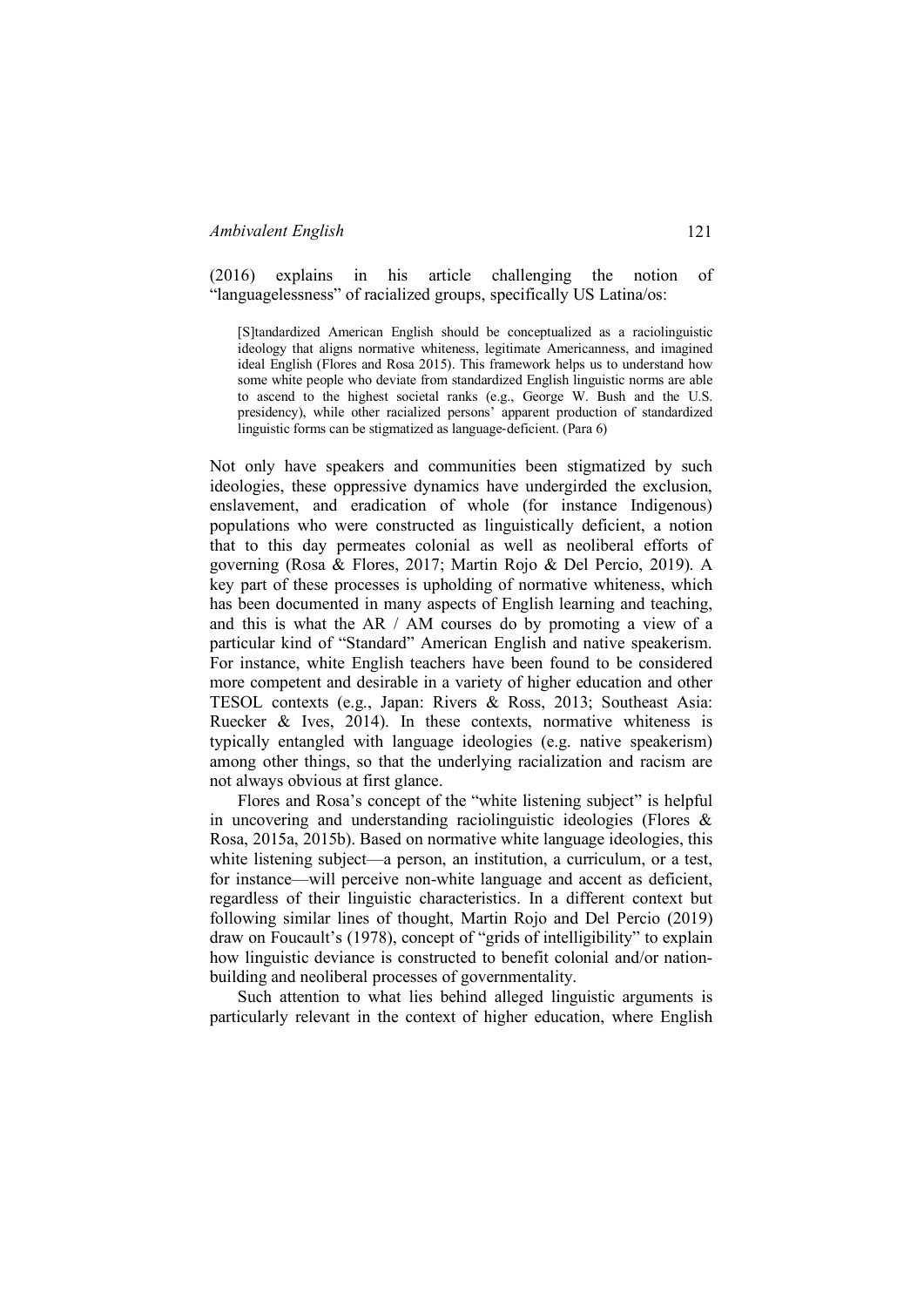proficiency (or what is behind it) has become a powerful (overt and covert) criterion for academic and professional advancement. In all, if we learn to look beyond not merely at the phenomena we study, such as AR/AM courses, we may learn to see them as cases of locally manifest societal power dynamics rather than as cases of linguistic desires and needs.

### *4.2. English as catalyst for and indicator of politics outside the scope of English*

Our second case looks into English as a catalyst for new nationalist political discourses in Finland, and is based on a recent analysis by the second author (Saarinen forthcoming). English is a major Lingua Franca in European higher education. Non-Anglophone countries provide English language programmes, and particularly in the Nordic context, English language programmes seem to be a proxy for internationalisation (Saarinen & Taalas 2017; Saarinen & Rontu 2018).

Finnish language policy has traditionally been energized by the tension between Finnish and Swedish, the two national languages. Particularly the role of Swedish as compulsory language in all levels of education has been a source of debate and criticism that has received its fuel from political, economic, historical and social sources in turn (Ihalainen  $\&$  al. 2011). The equally compulsory role of Finnish has received practically no attention in the debate.

English, in turn, has been received in relatively neutral or positive terms in Finland (Leppänen & al. 2011), and particularly in higher education its role has been practically uncontested until the turn of 2010s, making it in some ways "the third domestic" language also in higher education (Lindström & Sylvin 2014; Saarinen & Rontu 2018). Internationalisation of higher education has been operationalised in Finland much in terms of English language programmes since the 1990s first in the form of rewarding higher education institutions and then in the form of political encouragement backed with economic arguments (Saarinen 2014). Around 2010, however, the tide seemed to turn on English, as several complaints and parliamentary questions were presented by students who were not able to conduct their studies in the national languages.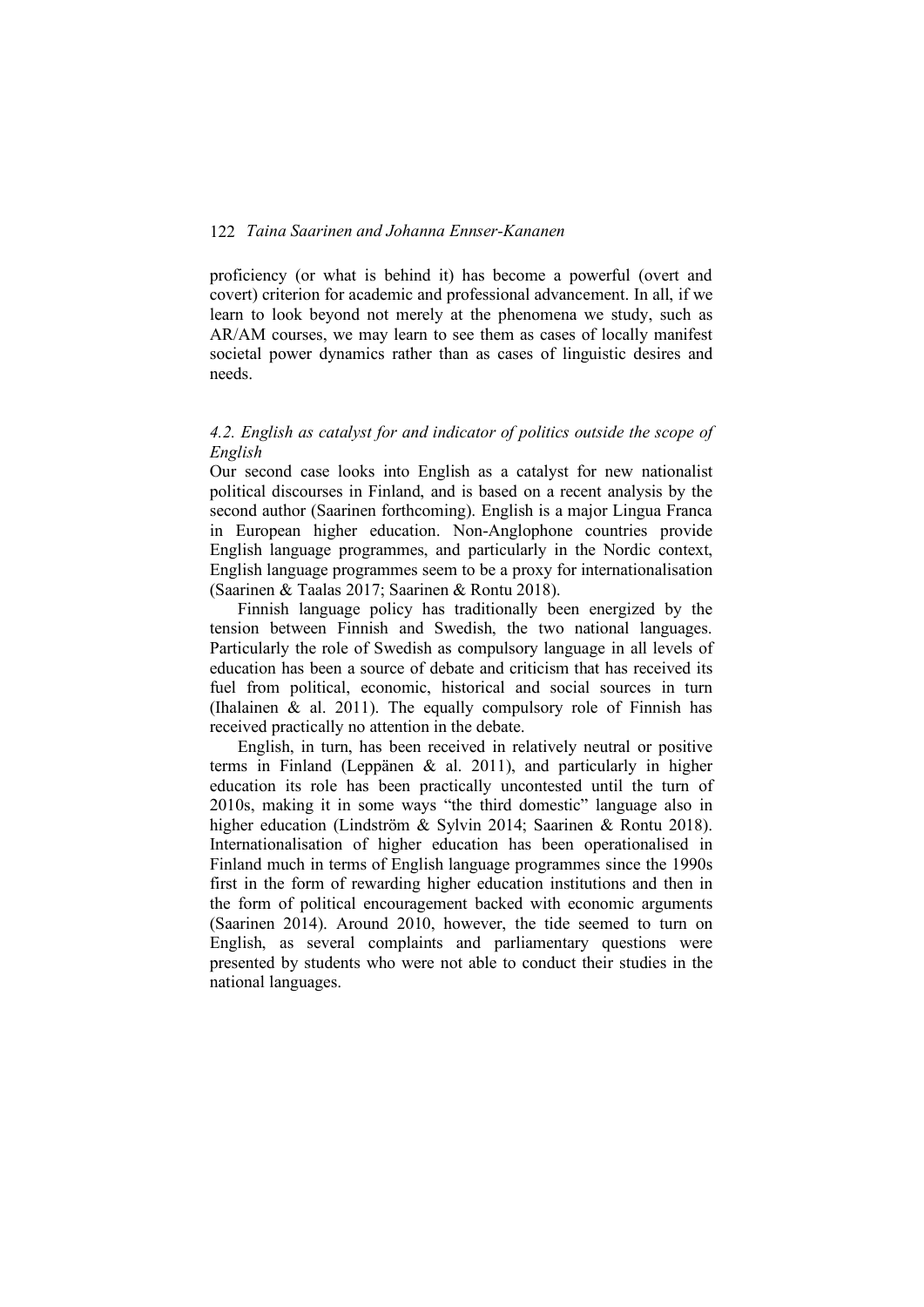#### *Ambivalent English* 123

Since then, the role and use of English has been criticized increasingly particularly in the higher education sector, but only a 2018 statement by the Finnish Language Board (*Suomen kielen lautakunta*, an expert authority issuing recommendations and policy suggestions on Finnish usage) did English make it into a national level media headline and an explicit *threat to Finnish.*

With the above described developments, it seems that English has taken the role of a language political catalyst, not just affecting the dynamic of local languages, but making visible political developments and tensions between different languages, domestic and international, as their positions are negotiated and contested (Torres-Olave 2012). Depending on the political viewpoint, English appears both as a threat to Finnish (echoing the "killer language" metaphors) or as a convenient ally to nativist populist politics, by either framing English as a necessary language of internationalisation or helping in societally obscuring the second national language Swedish or minority and migrant languages.

This makes visible a shift in Finnish politics from a post-nationalist (Heller 2011) to a new nationalist or neo-nationalist (Lee 2017) development, linking Finnish language ideological debates to similar ones in other Western European societies (Saarinen forthcoming). Neonationalism refers to a "new nationalism based national order in the new global economy" (Lee 2017, 870), thus contrasting with the post-national hegemonic order where nation states were de-stabilized in the global economic system (see for instance Heller 2011). The rise of neonationalist policies means that the role of language has become societally visible in a new way (Kelly 2018). The position of English in Finland is thus not just a language policy issue but links it to debates on the role of the nation state in globalization (see Buckner 2017).

Populism and populist movements within higher education and language policy are beginning to receive some attention (see Mathies & Weimer 2018; Kelly 2018). The overall positive attitude towards English in Finland has made Swedish in practice the third rather than second national language in higher education since the 1990s.

This has created an interesting situation, where the right-wing populist concern and criticism of Swedish has turned into a criticism of English, changing the balance of the debate in ways that change when the constellations of languages in the debate change. The recent backlash against English appears largely motivated by the ideological protection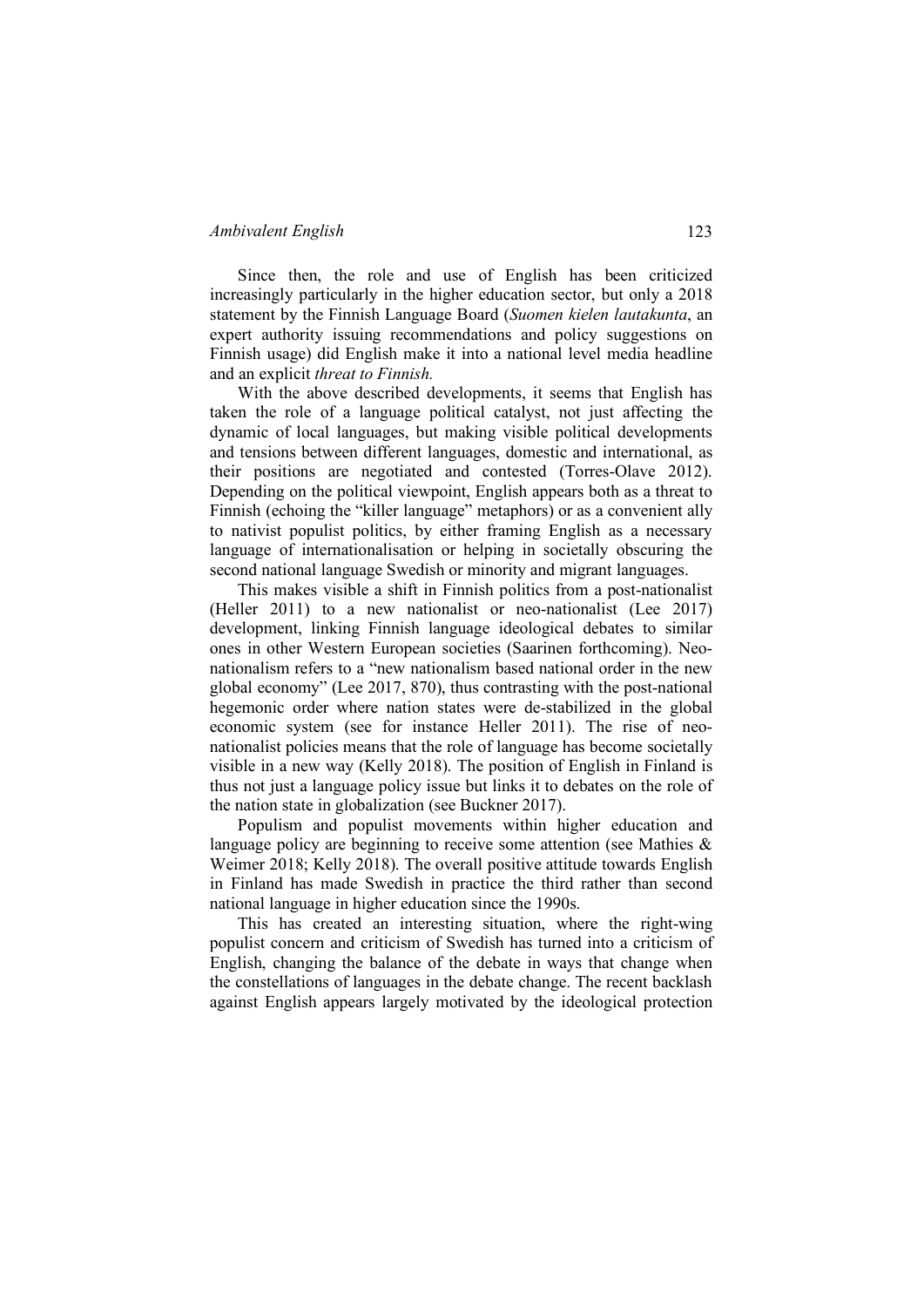of Finnish rather than of the constitutional bilingualism as such (Saarinen 2014). As the debate turns between Finnish and English rather than Finnish and Swedish, the role of Swedish as second national language becomes obscured, accentuating the national language position of only Finnish.

It is clear that the concern for Finnish and Swedish in higher education does not only have neo-nationalist implications but also, for instance, links to learning and knowledge construction (Kuteeva & Airey 2014). These, in turn, are linked to the basic tasks of universities as providers of knowledge and professionals for the nation state (Buckner 2017). However, the phenomenon of "protecting" national languages also opens doors for more populist and neo-nationalist discourses (Lee 2017; Kelly 2018). This neo-nationalist turn now calls for further analysis both inside universities and societally, and looking beyond rather than at English helps.

To conclude, based on Saarinen (forthcoming), a combination of societal, higher education, and language policy developments has now challenged the constitutional bilingualism in Finland, both in higher education but also societally. The recent post-nationalist and neonationalist language policy developments in higher education are relevant to the larger understanding of the (language) ideological debate of the changing role of the nation state in globalization (see Buckner 2017) of higher education in particular and societies in general.

### *5. Discussion*

Focus on Englishization easily takes our eye away from structural political, cultural, or economic issues. The neoliberal global English agenda (Piller & Cho 2013) and the international hegemony of Anglo-American higher education systems is currently been challenged by protectionist (for instance the US) and nationalist (for instance the UK) concerns (see for instance Mathies & Weimer 2018; Weimer & Barlete 2020).

When we think we talk about English, we constantly and concretely talk about various societal, political, economic, historical etc. factors rather than the language itself. The debates framed in a dichotomy between English and the local/minority/other language may be a good starting point for societal critique, but are not helpful in the end. In fact,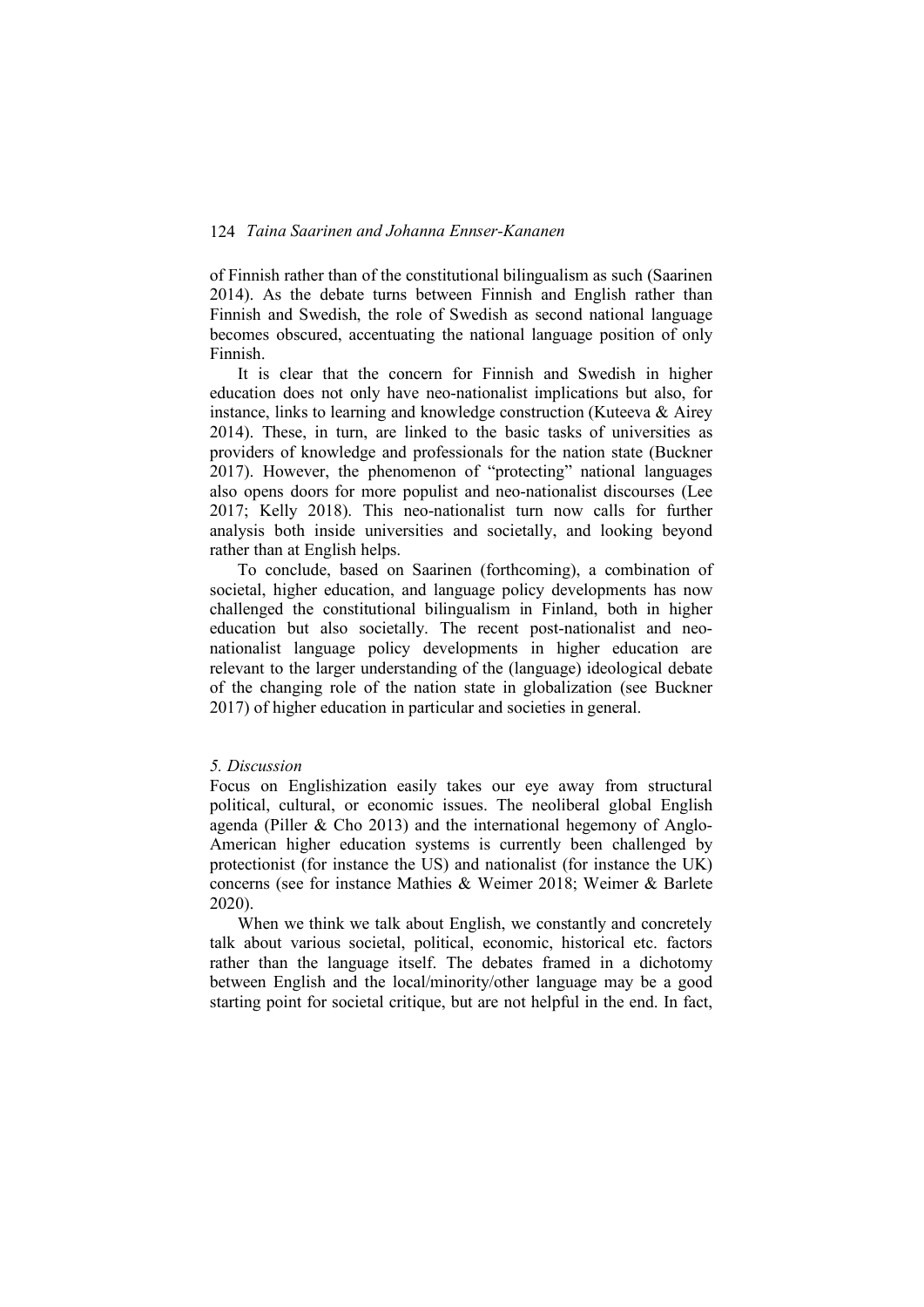we would like to go further and problematize the apparent strong nation state centred position of English as "global" or "world" language. We want to echo Adejunmobi, who suggests that to see English as a predatory language that has disrupted the previous language ideological order is just another way or reinforcing an ideal monolingual order. Instead, as she suggests, we could observe post-colonial contexts as sites for multilingualism where different languages are used for different purposes, and where English does not necessarily signal detachment from the local culture (2004, viii-ix). This kind of change of focus might help us understand Western higher education contexts as well.

What would happen to our understanding of internationalisation of higher education if we looked at English not as the language of internationalisation but as a language with strong national implications? Would that help us see behind English? The societal institution of higher education is an especially fruitful context to study these questions, as it is ostensibly English centred, giving room to alternate interpretations and viewpoints.

#### *References*

- Adejunmobi, Moradewun. 2004. *Vernacular Palaver. Imaginations of the Local and Non-native Languages in West Africa*. Multilingual **Matters**
- Adriansen, Hanne. 2020. Internationalisation of Higher Education is not Neutral. *University World News*, February 8, 2020. https://www.universityworldnews.com/post.php?story=20200204102 252726
- Blommaert, Jan. 2009. A Market of Accents. *Language Policy,* 8(3): 243-259.
- Bolander, Brook. 2016. English Language Policy as Ideology in Multilingual Khorog, Tajikistan. *Discursive Approaches to Language Policy.* Eds. Elisabeth Barakos and Johann Unger. London: Palgrave Macmillan. 253-274.
- Buckner, Elizabeth. 2017 The Changing Discourse on Higher Education and the Nation-State, 1960–2010. *Higher Education*, 74: 473-489.
- Cooke, David. 1988. Ties that Constrict: English as a Trojan Horse. *Awarenesses: Proceeding of the 1987 TESL Ontario Conference.*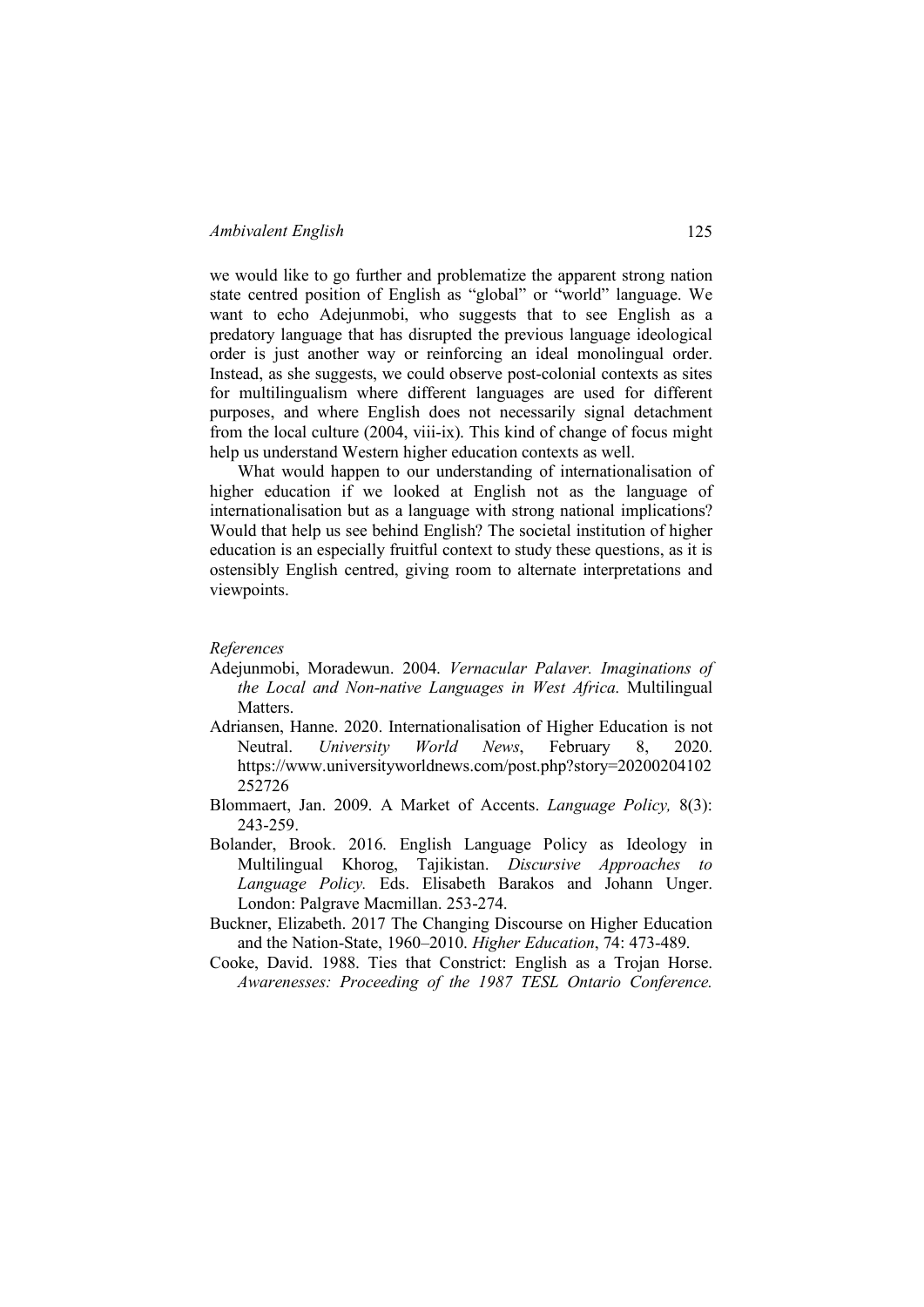Eds. Alister Cumming, Antoinette Gagné and Janet Dawson. Toronto: TESL Ontario. 56-62.

- Ennser-Kananen, Johanna, Mia Halonen and Taina Saarinen. Forthcoming. "Come Join us, and Lose your Accent!" Accent Modification Courses as Hierarchisation of International Students. *Journal of International Students*.
- Ennser-Kananen, Johanna, Taina Saarinen and Nina Sivunen. 2018. It's not messy but it's not clean either: Reviewing and discussing an Applied Linguistics textbook through a research ethics lens. *Apples: Journal of Applied Language Studies,* 12 (1): 71-76. doi:10.17011/apples/urn.201805302919
- Flores, Nelson and Jonathan Rosa. 2015a. Undoing Appropriateness: Raciolinguistic Ideologies and Language Diversity in Education. *Harvard Educational Review,* 85(2): 149-171.
- Flores, Nelson and Jonathan Rosa. 2015b. The Raciolinguistic Catch-22. *Voices in Education: The Blog of Harvard Education Publishing*. Harvard Graduate School of Education. Retrieved in November 2019, from https://www.hepg.org/blog/the-raciolinguistic-catch-22
- Flyvbjerg, Bent. 2006. Five Misunderstandings about Case-Study Research. *Qualitative Inquiry* 12 (2): 219-245.
- Foucault. Michel. 1978. *The History of Sexuality*. (R. Hurley, Trans.) New York: Pantheon.
- Franz, Nancy. 2011. The Unfocused Focus Group: Benefit or Bane? *Qualitative Report* 16(5): 1380-1388.
- Gilmetdinova, Alsu and Irina Malova. 2018. Language Education for Glocal Interaction: English and Tatar. *World Englishes* 37: 624-634.
- Haberland, Hartmut and Bent Preisler. 2015. The Position of Danish, English and Other Languages at Danish Universities in the Context of Danish Society. *Language Policy in Higher Education: The Case of Medium-Sized Languages*. Eds. In F. Xavier Vila and Vanessa Bretxa. Bristol: Multilingual Matters. 15-42
- Heller, Monica. 2011. *Paths to Post-Nationalism. A Critical Ethnography of Language and Identity*. New York: Oxford University Press.
- Ihalainen, Pasi, Taina Saarinen, Tarja Nikula and Sari Pöyhönen. 2011. Aika kielipolitiikassa. Päivälehtien nettikeskustelujen historiakäsitysten analyysi. *Kasvatus & Aika,* 5 (3): 18-38.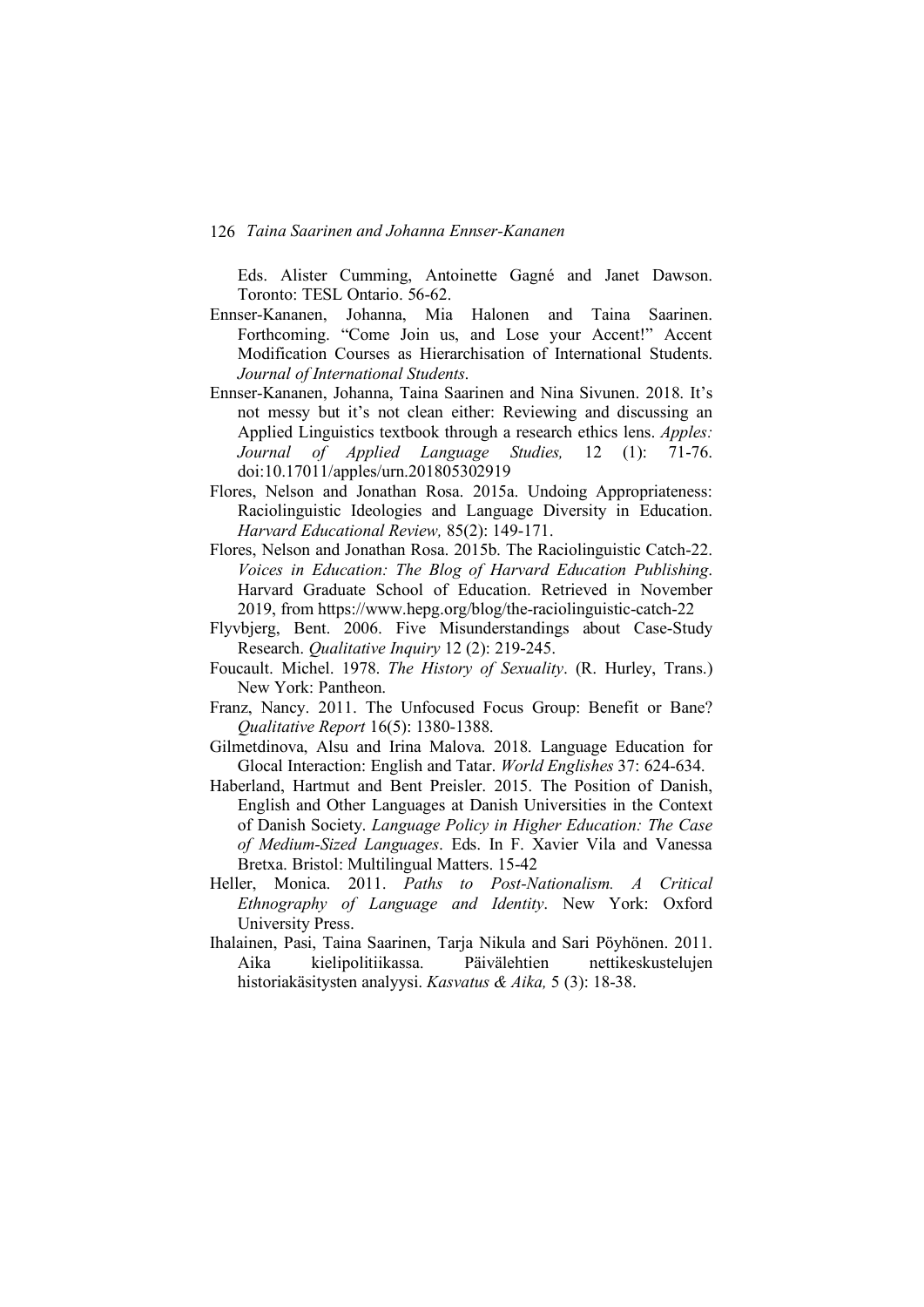- Kelly, Michael (Ed.) 2018. *Languages after Brexit: How the UK Speaks to the World*. Palgrave Macmillan.
- Kuteeva, Maria and John Airey. 2014. Disciplinary Differences in the Use of English in Higher Education: Reflections on Recent Language Policy Developments. *Higher Education,* 64 (5): 533-549.
- Lee, Jenny. 2017. Neo-Nationalism in Higher Education: Case of South Africa. *Studies in Higher Education,* 42(5): 869-886.
- Leith, Dick. 2005. *A Social History of English*. 2nd edition. London: Routledge.
- Leppänen, Sirpa, Anne Pitkänen-Huhta, Tarja Nikula, Samu Kytölä, Törmäkangas, T., Nissinen, K., Kääntä, L., Räisänen, T., Laitinen, M., Koskela, H. Lähdesmäki, S. & Jousmäki, H. 2011. *National Survey on the English Language in Finland: Uses, Meanings and Attitudes*. Studies in Variation, Contacts and Change in English. Helsinki: Varieng. http://www.helsinki.fi/varieng/series/volumes/05/ evarieng-vol5.pdf
- Lindström, Jan and Jenny Sylvin. 2014. Local Majority and Minority Languages and English in the University: The University of Helsinki in a Nordic Comparison. *English in Nordic Universities: Ideologies and practices*. Eds. Anna Kristina Hultgren, Frans Gregersen and Jakob Thøgersen. Studies in World Language Problems, 5. John Benjamins. 147-164.
- Martin Rojo, Luisa and Alfonso Del Percio (Eds.). 2019. *Language and Neoliberal Governmentality.* Routledge.
- Mathies, Charles and Leasa Weimer. 2018. A Changing Narrative for International Students? The Potential Influence of Brexit and Trump. *The Future Agenda for Internationalization in Higher Education: Next Generation Insights into Research, Policy, and Practice. Eds.* D. Proctor & L. Rumbley. Oxon: Routledge. 144-152.
- Mudde, Cas and C. R. Kaltwasser. 2017. *Populism: A Very Short Introduction*. New York: Oxford University Press.
- Pennycook, Alastair. 2007. *Global Englishes and Transcultural Flows.* Abingdon, UK and New York, US: Routledge.
- Phillipson, Robert. 2006. English, a Cuckoo in the European Higher Education Nest of Languages? *European Journal of English Studies* 10(1): 13-32.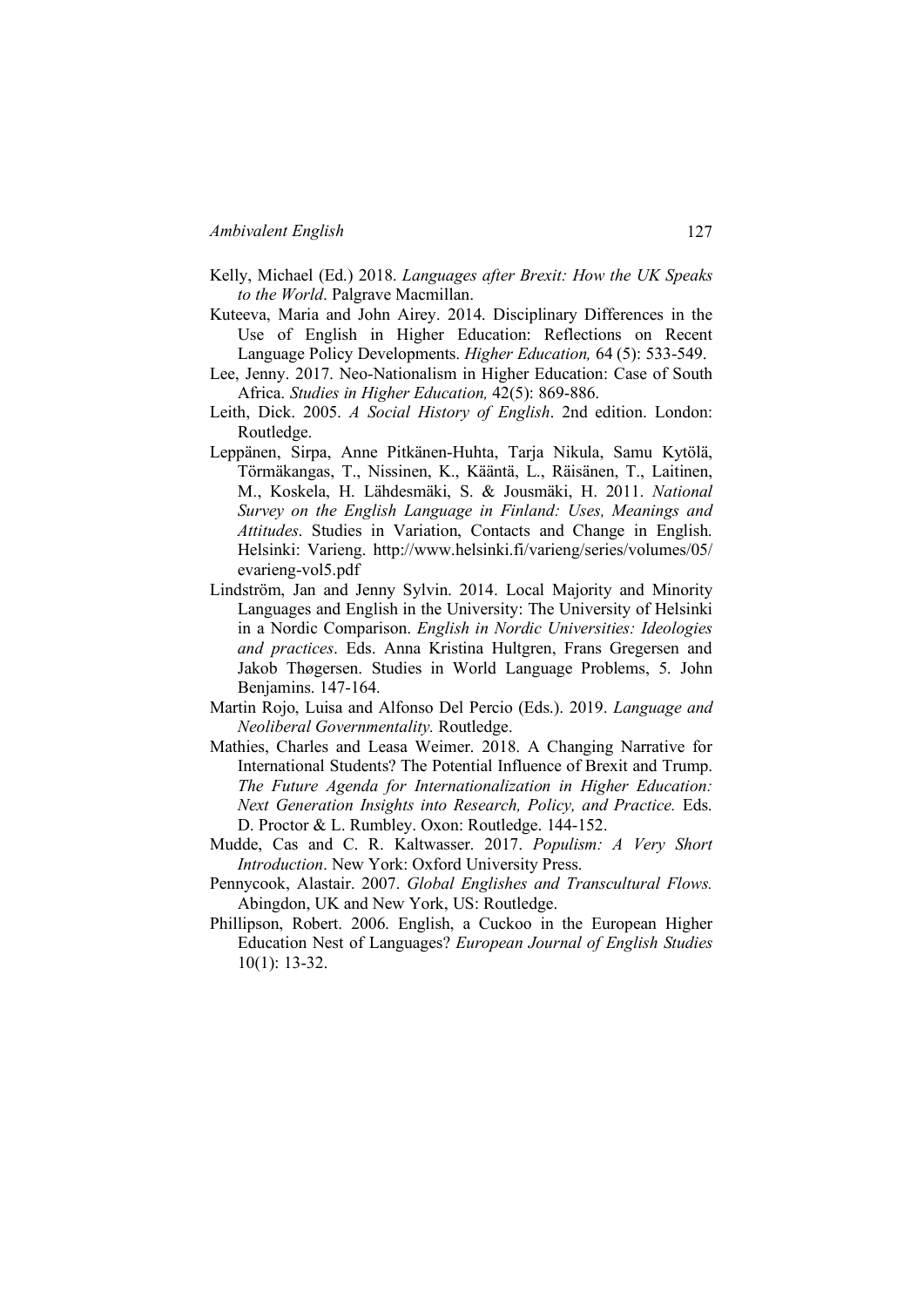- Phillipson, Robert. 2008. Lingua Franca or Lingua Frankensteinia? English in European Integration and Globalisation. *World Englishes,* 27: 250-284.
- Piller, Ingrid and Jinhyun Cho. 2013. Neoliberalism as Language Policy. *Language and Society,* 42(1): 23-44.
- Rapatahana, Vaughan and Pauline Bunce. (Eds.). 2012. *English Language as Hydra: Its Impacts on Non-English Language Cultures.* Bristol: Multilingual Matters.
- Ramjattan, Vijay. 2019. Racializing the Problem of and Solution to Foreign Accent in Business. *Applied Linguistics Review* (published online ahead of print). https://doi.org/10.1515/applirev-2019-0058
- Rivers, Damien and Andrew Ross. 2013 Idealized English Teachers: The Implicit Influence of Race in Japan. *Journal of Language, Identity & Education,* 12 (5): 321-339.
- Rosa, Jonathan. 2016 Standardization, Racialization, Languagelessness: Raciolinguistic Ideologies across Communicative Contexts. *Linguistic Anthropology* 26 (2): 162-183.
- Rosa, Jonathan and Nelson Flores. 2017. Unsettling race and language: Toward a Raciolinguistic Perspective. *Language in Society,* 46(5): 621-647.
- Ruecker, Todd and Lindsey Ives. 2014. White Native English Speakers Needed: The Rhetorical Construction of Privilege in Online Teacher Recruitment Spaces. *TESOL Quarterly,* 49(4): 733-756.
- Saarinen, Taina 2012. Internationalization of Finnish Higher Education —is Language an Issue? *International Journal of the Sociology of Language,* 2012 (216): 157-173.
- Saarinen, Taina. 2014. Language Ideologies in Finnish Higher Education in the National and International Context: A Historical and Contemporary Outlook. *English in Nordic Universities: Ideologies and Practices*. Eds. Anna Kristina Hultgren, Frans Gregersen and Jakob Thøgersen. Studies in World Language Problems, 5. John Benjamins. 127-146.
- Saarinen, Taina. Forthcoming. *Higher Education, Language and New Nationalism in Finland. Recycled Histories*. Palgrave MacMillan.
- Saarinen, Taina, Heidi Vaarala, Heidi, Eeva-Leena Haapakangas and Erja Kyckling. 2016. *Kotimaisten kielten koulutustarjonta kansainvälisille korkeakouluopiskelijoille.* Jyväskylä, Finland: